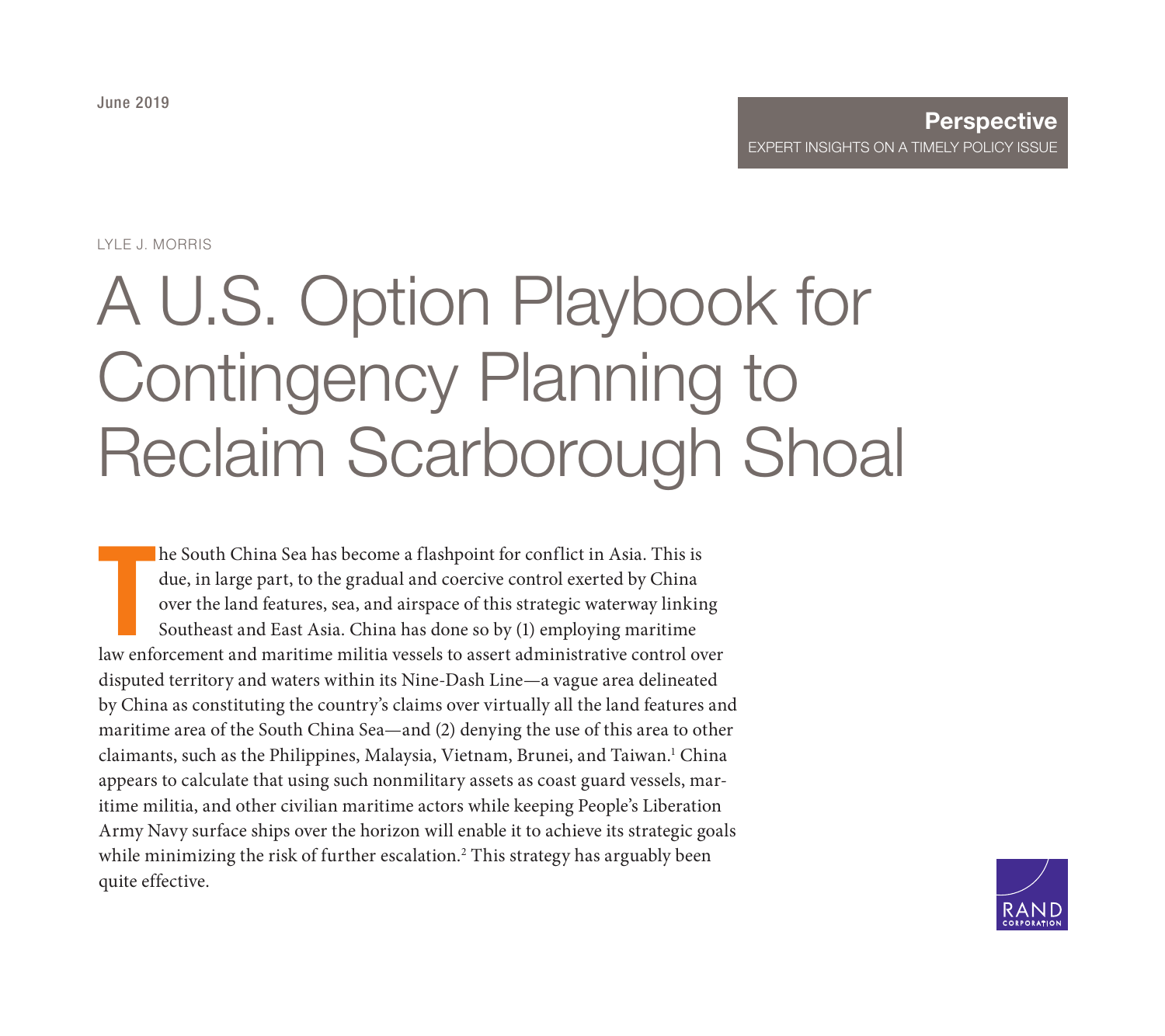In addition to consolidating control of the South China Sea using maritime assets, China initiated in 2013 the most ambitious island-building campaign in history dredging more than 3,000 acres of land on seven disputed features in the Spratly Island chain and hundreds of acres more in the Paracels and then building dual-use civilmilitary facilities on them.3 China has since built large airstrips, hangers, radar facilities, and military barracks to support military deployments and has deployed surfaceto-air and anti-ship missiles on some of the features.<sup>4</sup> The scale and rapidity with which China has constructed and militarized these islands is unprecedented and caught the United States and its allies and partners off guard. It has also enhanced concern that new reclamation activities would further harm regional stability and negatively harm the marine ecosystem.<sup>5</sup>

Scarborough Shoal—a small, high-tide elevation about 140 miles west of the Philippines—is one of the features at the heart of ongoing tensions in the South China Sea. The shoal may seem to some observers to be a small reef in the middle of the sea with little intrinsic value for the United States. However, it represents one of the most consequential fault lines of Chinese territorial aggression in the South China Sea and is of major symbolic importance for the United States and its treaty ally, the Philippines.<sup>6</sup> The shoal lies in an isolated northeast quadrant of the disputed Spratly Islands.7 If China were to dredge Scarborough with its new "island-maker" dredger, now the largest in Asia, and build dual-use facilities capable of hosting military operations, it would be considered a game changer for the region.8 Not only would it hold at risk Metro Manila and Philippine military bases on the western part of mainland Philippines (some of which station U.S. troops) from a far

closer range than China's three largest artificial islands in the Spratlys, it would also significantly enhance China's ability to patrol an air defense identification zone if it chose to unveil one in the future. To consolidate control of the feature in even less time, China could choose less-destabilizing options, such as constructing a small ocean-monitoring station or fishing wharf with radar and communication devices—which could nonetheless extend China's reconnaissance capabilities and create a foothold for larger island-building there in the future. Either action—major dredging or small-scale construction could be done rather quickly and would greatly upset the delicate status quo in the South China Sea. For these reasons, and from Beijing's perspective, Scarborough Shoal is one of the most coveted pieces of territory that China might decide is an easy target for consolidation. The United States and the Philippines need to start thinking more seriously about how they might prevent such a scenario from ever taking place.

# Consideration of History and Alliance Politics

Material considerations aside, Scarborough Shoal represents a litmus test for the U.S.-Philippine alliance—a key treaty alliance formed in 1951, in part, to prevent the spread of communism and protect regional stability after World War II. The feature is so important that, during my visit to Manila in the fall of 2018 to conduct interviews, numerous Filipino defense officials suggested that allowing Scarborough to be dredged by China would be the "death knell" of the alliance.<sup>9</sup> Scarborough Shoal represents a powerful symbol in the collective consciousness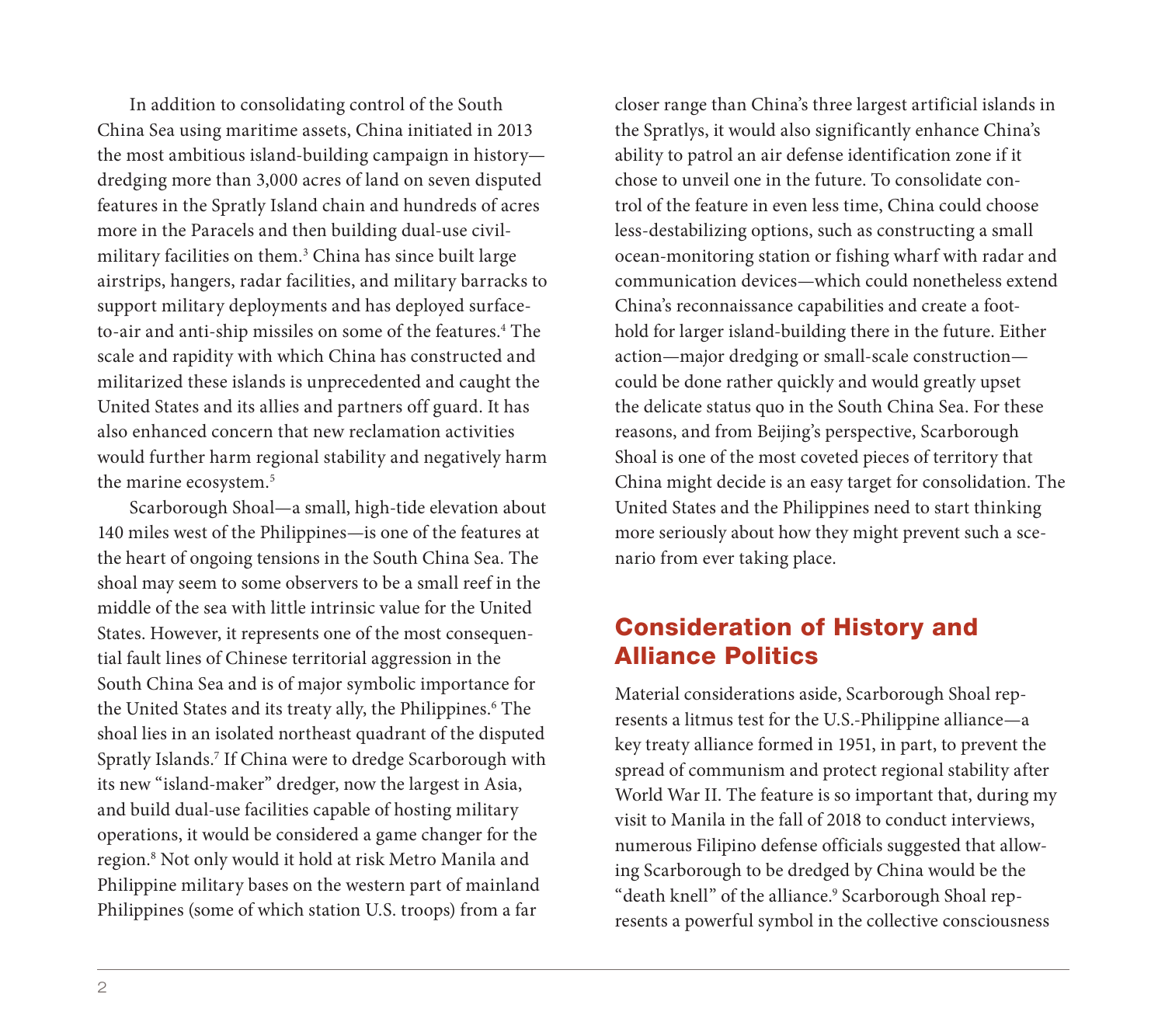of Filipino policymakers. In particular, it is a barometer of U.S. willingness to come to the aid of the Philippines and push back against unilateral Chinese territorial expansion. Scarborough's proximity to the Philippine mainland and the fact that it lies within the Philippines' exclusive economic zone increases the feature's importance. Beyond the value of the asset itself, however, is the significance of what the loss of more territory to China would mean for U.S. and Philippine credibility within a larger struggle against Chinese coercion in the region.

Scarborough is not enumerated specifically as territory under Philippine jurisdiction that would trigger a U.S. response under the 1951 Mutual Defense Treaty (MDT) between the United States and the Philippines. This is in contrast to, for example, the Senkaku Islands, which U.S. President Barack Obama recognized in 2014 would fall under the U.S.-Japanese MDT because of Japan's demonstration of administrative control.10 But as Filipino maritime law scholar Jay Batongbacal points out, the U.S. government treated Scarborough separately from other Philippine sovereignty claims in the South China Sea, such as the Spratly Islands.11 In the 1930s, the U.S. Departments of State, War, and Commerce determined that Scarborough Shoal had been transferred to the United States from Spain through the Treaty of Washington; therefore, upon the Philippines' independence in 1946, the Shoal was interpreted to be part of Philippine territory. Furthermore, up until the early 1990s, for example, the area was used frequently as a firing range for the Philippine and U.S. navies, and the Philippines generally exerted intermittent administrative control over the shoal. The shoal had also been home to one of the Philippines' richest fishing areas in the South China Sea, with Filipino fishermen frequenting the

Scarborough Shoal is a barometer of U.S. willingness to come to the aid of the Philippines and push back against unilateral Chinese territorial expansion.

lagoon. According to Batongbacal, the shoal is "one of the oldest known fishing grounds of the Philippines, from its awakening as an independent nation-state."12 Therefore, although Scarborough has not yet been mentioned specifically as territory falling under the U.S.-Philippine MDT, the interpretation throughout history strongly suggests that the shoal is an "island feature under the jurisdiction" of the Philippines,<sup>13</sup> which elevates its status and significance within the U.S.-Philippine alliance.

Concern over Chinese intentions for Scarborough Shoal changed dramatically in 2012, when China wrested control over the shoal after a prolonged standoff with the Philippine Navy and Coast Guard.14 Since then, China has essentially blocked or heavily curtailed Filipinos' fishing near the shoal and has permanently stationed as many as six coast guard vessels near the area.<sup>15</sup> Apparently to show the Philippines who controls access, China assiduously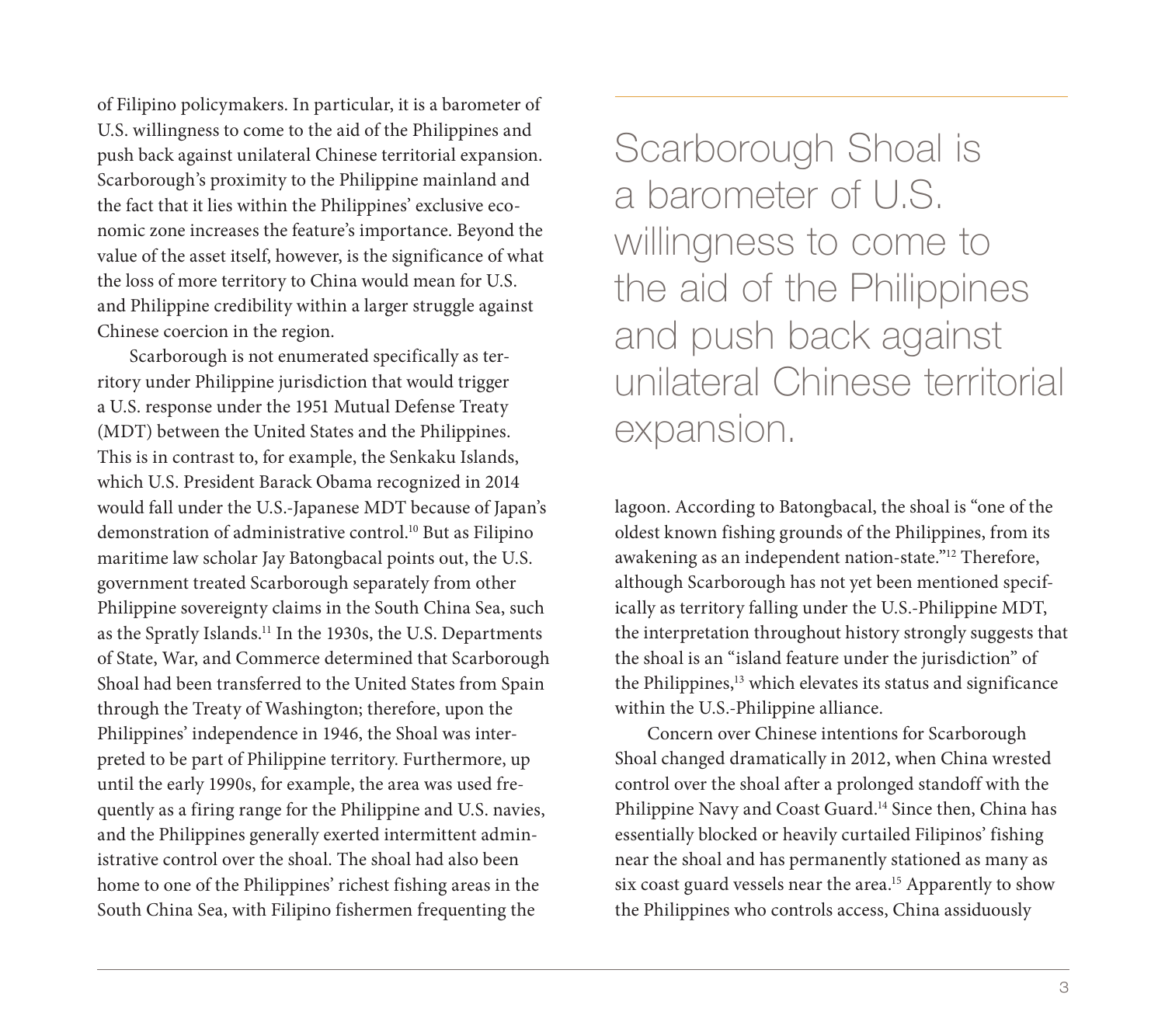guards fishing activities in the shoal and even steals catch from Filipino fishermen from time to time.16

Although Chinese President Xi Jinping has reportedly assured Filipino President Rodrigo Duterte that China does not intend to change the status quo of Scarborough, such a promise is only as good as the current China-Philippines rapprochement—the effectiveness of which will last as long as Duterte maintains his accommodating approach to Beijing.17 In other words, China could, in a matter of days, reverse course and begin to dredge the disputed feature, and the Philippines could do little to stop it. In the words of Duterte, the Philippines would be militarily "helpless" in stopping China from militarizing the South China Sea.18

In light of recent oblique assurances that the United States would be a "good ally" to the Philippines if China invaded Philippine-occupied features in the Spratlys, it is time to revisit possible joint U.S.-Philippine options in the event that China undertakes irreversible actions to alter

In the words of Duterte, the Philippines would be militarily "helpless" in stopping China from militarizing the South China Sea.

the status quo of Scarborough Shoal.<sup>19</sup> Before China shifts strategies by dredging, the United States should begin thinking through strategies to preempt such a course of action and should initiate discussions on contingencies with its ally, the Philippines.

# A Graduated Response to China Deciding to Change the Status Quo of Scarborough Shoal

In this section, I imagine a situation in which U.S. or allied countries obtain intelligence that China is preparing to make Scarborough Shoal into an artificial island or somehow change the status quo of the feature through construction activities, and the Philippines has requested assistance from the United States. I seek to outline a menu of responses that the United States can take to dissuade China from carrying out such activities.<sup>20</sup> In this scenario, initial intelligence could suggest, for example, that Chinese survey vessels have deployed near the feature—a precursor to dredging or construction activity—as U.S. Chief of Naval Operations John Richardson revealed to be the case in March 2016.<sup>21</sup> If such survey activity was followed by dredging vehicles deployed to the area, this would serve as the starting point for a coordinated and decisive response.

I propose three sets of response options—*pre-crisis*, *during*-*crisis*, and *long-term* responses—that the United States can take to significantly mitigate the possibility of China undertaking such an action or, if deterrence fails, to impose costs that may prevent Chinese leaders from contemplating such actions in the future.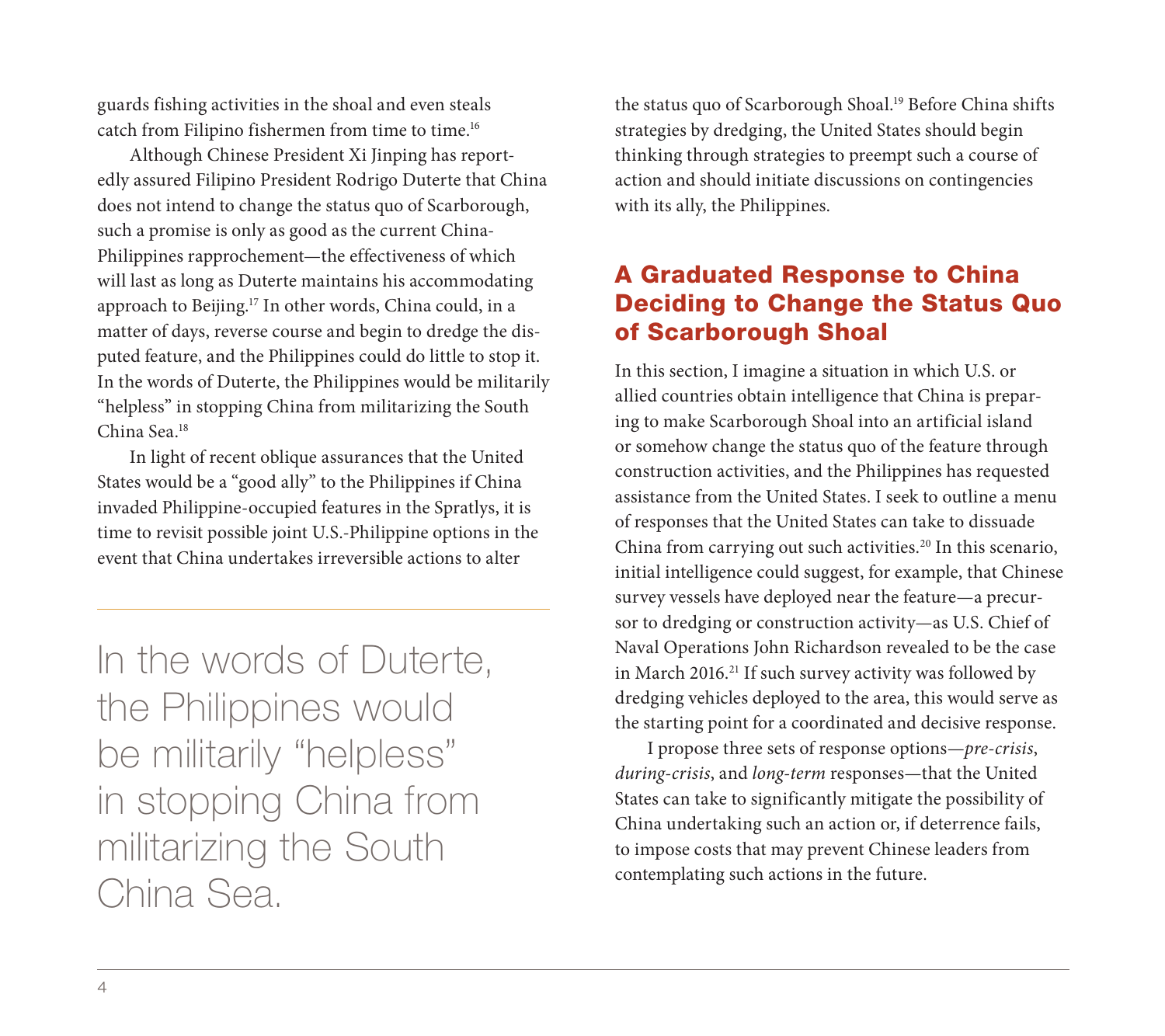#### Pre-Crisis Responses

There are signals that the United States and the Philippines could send before the scenario outlined earlier even commences. The first U.S. response could involve a public statement by U.S. officials that any attempt by China to unilaterally change the status quo in the South China Sea, *including Scarborough Shoal*, would be regarded as a threat to regional security and be met with a coordinated U.S.-Philippine response. A second, and related, action would be to make public statements—either by a U.S. head of state or secretary of defense during bilateral meetings with Filipino counterparts—reaffirming that any attack on Philippine armed forces, public vessels, or aircraft in the Pacific, *including Scarborough Shoal*, would fall under Article V of the U.S.-Philippine MDT, as other analysts have suggested.22 While U.S. Secretary of State Mike Pompeo's pledge in February 2019 that the MDT covers an armed attack against Philippine forces, public vessels, and aircraft in the South China Sea, U.S. leaders could go a step further by specifying Scarborough in the MDT.<sup>23</sup> The goal for both of these pre-crisis responses would be to include Scarborough Shoal as an example of territory that would prompt U.S. consultation with the Philippines under the MDT framework without predetermining what military actions would proceed such consultations. For an example of the deterrent effect of U.S. public statements regarding MDT obligations, one need look no further than President Obama's joint statement with Prime Minister Shinzō Abe of Japan in April 2014, which specified that the Senkaku Islands were covered in the U.S.-Japanese MDT.24

Explicitly including Scarborough arguably presents greater costs for the United States than for the Philippines, which has long sought assurances that its claims in the

South China Sea fall under the MDT. Even as recently as December 2018, the Philippine defense secretary proposed "re-evaluating" the MDT, presumably to extract U.S. concessions to consider Philippine claims in the South China Sea under a revised agreement.<sup>25</sup> As the security guarantor of the Philippines, the United States would have to accept greater costs because it would, in essence, be explicitly expanding the scope of territory that it would publicly declare to be willing to deploy troops to fight and die to protect. However, the costs of diplomatic signaling are significantly less than the costs in blood, treasure, and potential loss of the alliance itself if China were to commence activities to change the status of Scarborough Shoal.

#### During-Crisis Responses

If peacetime deterrence looked to be failing, the U.S. military could take a range of graduated actions to prevent China from following through with building new facilities or dredging new land on Scarborough Shoal. (As noted earlier, a precondition of any military response would be that the Philippines has asked for assistance from the U.S. military.) First, the U.S. military could be prepared to rapidly respond with quiet acts of deterrence—such as those demonstrated during the U.S. Air Force flyover of Scarborough with A-10 Warthogs in April 2016, when it appeared that China was putting reclamation assets in place.26 Although that flyover might have been effective, the U.S. Air Force and Navy could build a much more robust set of posture deployments over longer periods of time to credibly show U.S. commitment to upholding the status quo of Scarborough. Such deployments could include unmanned naval and air systems, for example.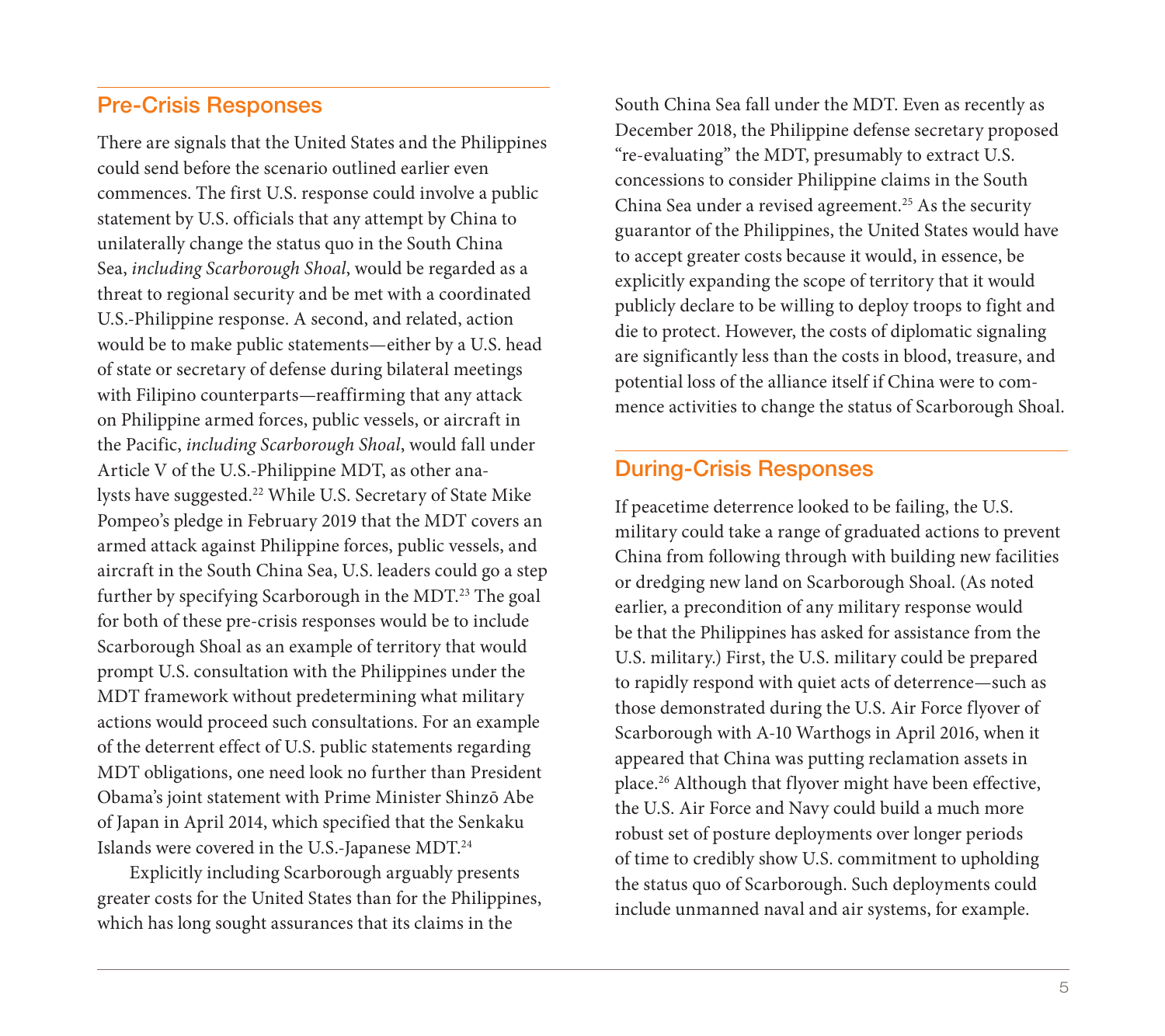The benefits of these types of actions are that they convey U.S. and Philippine commitment to deploy assets locally to deter further Chinese activities, but they do so in a relatively nonprovocative fashion. The potential costs include an accident at sea near the point of dispute, which could lead to inadvertent escalation, or the danger that the Chinese could call the United States' bluff and proceed as planned, forcing the U.S. military to employ moreassertive measures.

Were such quiet acts of deterrence to fail, U.S. leaders could commence discussions with their Filipino counterparts on contingencies, such as a naval and air blockade. Among all the options considered in this paper, this response undoubtedly presents the greatest potential for a major armed military clash with China and thus should be considered as one of the last options during the dispute. However, because the stakes involve preventing a meaningful piece of allied territory from irrevocably falling into the hands of the Chinese and because of Philippine concerns that losing such territory could bring about the end of the alliance itself, this step should be considered within a spectrum of U.S. responses.

The United States could also consider a range of immediate but distant (i.e., not local) cost-imposing responses, such as levying economic sanctions against Chinese engineering firms engaged in dredging activities; announcing joint military activities with other claimant states with a direct stake in the South China Sea disputes, such as Vietnam; or undertaking other second-front deterrence activities, such as increasing the U.S. naval presence in the Taiwan Straits, as a signal of U.S. resolve to other U.S. security commitments in the region. On the issue of sanctions, there is an increasing body of literature suggesting that

targeted U.S. sanctions can be both effective and a flexible means of statecraft to achieve desired ends.<sup>27</sup> For sanctions to be effective, however, it is imperative that all aspects of the U.S. government, including the Treasury Department, the State Department, and the White House, are on board with the proposed measures. And Chinese entities with a stake in the South China Sea should be vetted and proposed well in advance of any punitive sanctions.

#### Long-Term Responses

Finally, the United States could consider long-term responses calibrated to bolster deterrence against Chinese coercion and breaks from the status quo in the South China Sea. First, U.S. leaders could work proactively with the Philippine Department of Foreign Affairs to voice concerns in international forums—such the East Asia Summit, the Association of Southeast Asian Nations, the Group of 7, and the United Nations—about Chinese militarization and coercion in the South China Sea. At such forums, the United States and the Philippines could highlight the 2016 ruling of the Permanent Court of Arbitration regarding China's responsibility to allow Filipino fishermen unimpeded access to Scarborough Shoal, to protect the marine environment in Scarborough, and to respect the Philippines' rights to exploit the living and nonliving resources in its exclusive economic zone.28

Second, acting under the Enhanced Defense Cooperation Agreement, the United States could prioritize the construction of naval and air facilities at Cesar Basa Air Base—which is the closest to Scarborough of the five U.S.- Philippine joint bases—to set the conditions for greater and more-efficient access to the base during contingencies.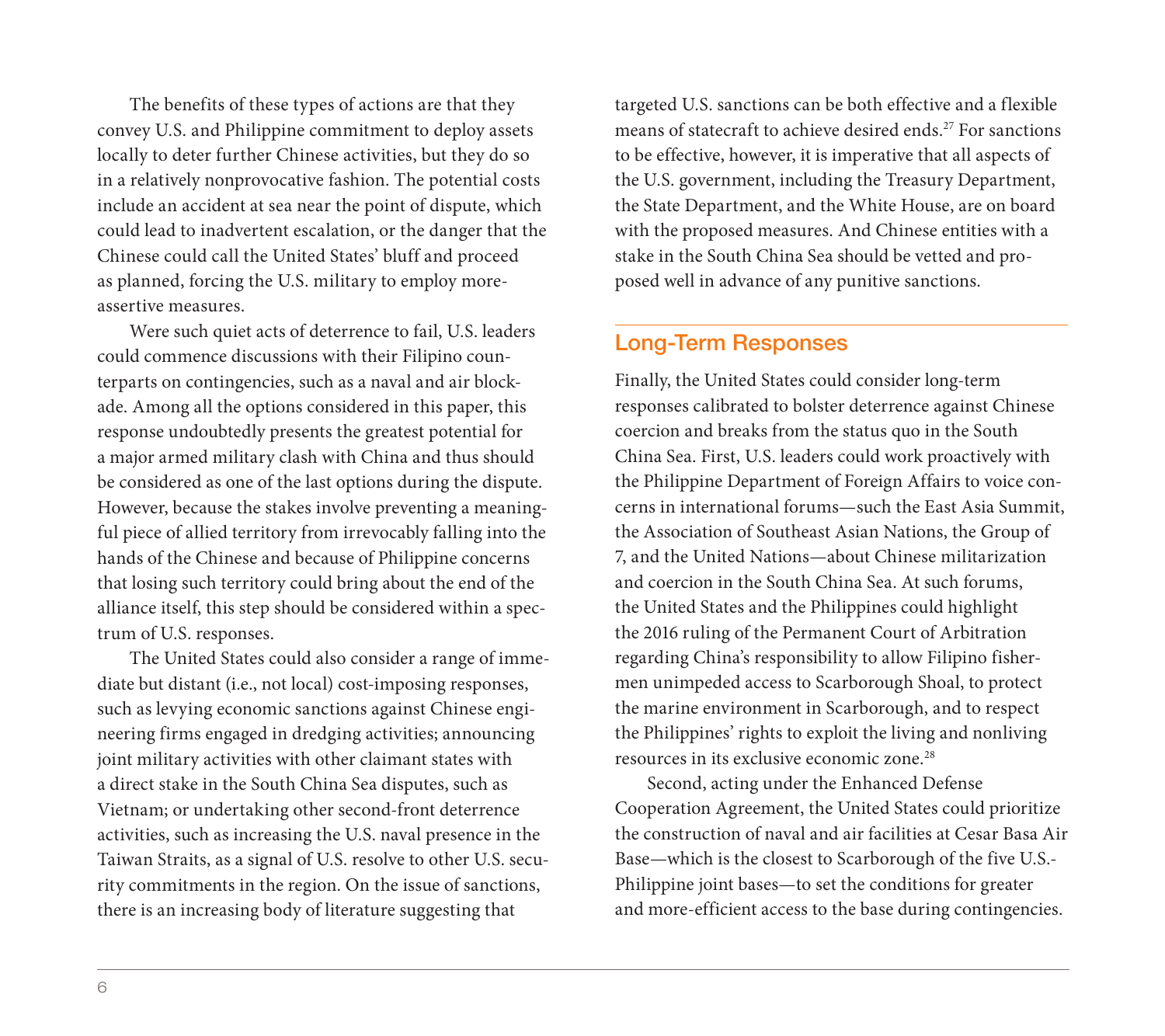Ideally, such construction would involve pre-positioning a greater array of munitions, fuel, and logistics storage, as well as communications and radar facilities.

Third, during annual U.S.-Philippine Balikatan exercises, U.S. and Philippine troops could include contingencies that hone interoperability and deterrence capabilities in a scenario that involves a foreign country employing coercive activities, such as an amphibious assault, on Philippine-claimed features in disputed waters.

Finally, the United States could pursue (1) new security assistance programs for countries on the front lines of Chinese coercion and (2) talks with new partners on military exercises in the region. Presumably, Chinese land reclamation activities on Scarborough Shoal would only heighten concern over China's long-term intentions and prompt regional countries to become more willing to seek outside assistance to bolster their own defenses. Therefore, the United States would be in a position to leverage existing alliance relationships to build new partnerships centered around military, intelligence, and diplomatic exchanges and capacity-building.

#### Conclusion

Acting Philippine Supreme Court Chief Justice Antonio Carpio has called on the Philippine government to ask the United States and the Association of Southeast Asian Nations to make Scarborough Shoal an "official red line."29 Based on my research and travels to the region, it is time

It is time for the United States to contemplate what [Chinese action at Scarborough] would mean for Chinese control in the South China Sea and the potential for reputational damage to the United States.

for the United States and its allies to (1) get serious about the idea that China might one day decide to make an artificial island out of Scarborough and (2) contemplate what that would mean for Chinese control in the South China Sea and the potential for reputational damage to the United States and the U.S.-Philippine alliance. Prioritizing the status quo of Scarborough Shoal over other disputed areas in the South China Sea might be a prudent and necessary move for both the United States and the Philippines.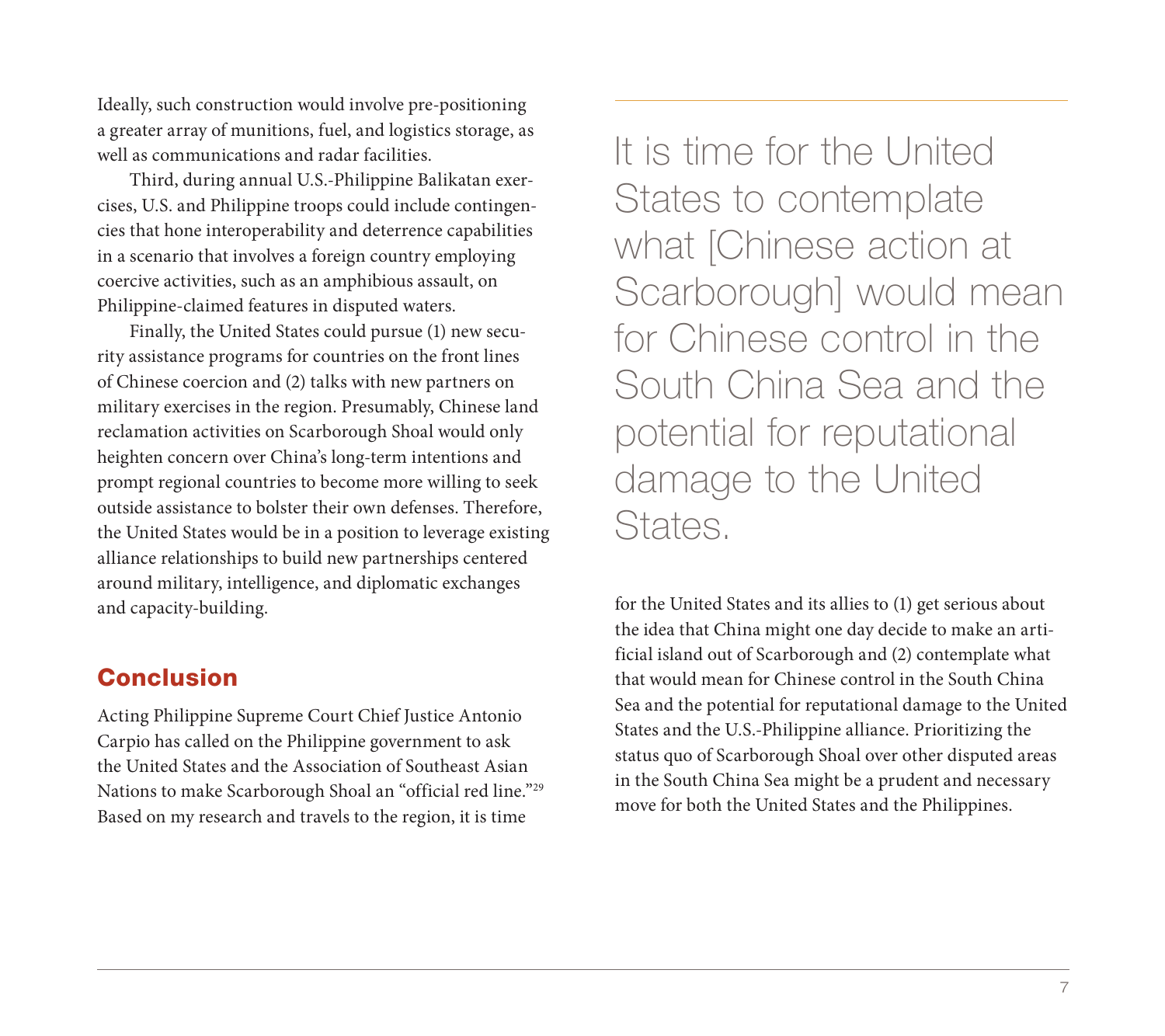### Notes

<sup>1</sup> Beech, 2018. On the history of the Nine-Dash Line, see Beech, 2016.

<sup>2</sup> Morris, 2017.

- <sup>3</sup> Asia Maritime Transparency Initiative, 2017a, 2017b.
- <sup>4</sup> Macias, 2018.

<sup>5</sup> Asner, 2017. *Land reclamation* in this paper connotes the process of creating new land from the ocean, riverbeds, or lake beds where no land previously existed. It does not imply a claim to land that previously existed and that a nation seeks to take back.

<sup>6</sup> Panda, 2016.

<sup>7</sup> Shugart, 2016.

<sup>8</sup> Zhao, 2018.

<sup>9</sup> Senior Filipino officials from the Philippine Department of National Defense and the armed forces, interview with the author, February 14–15, 2018.

<sup>10</sup> Panda, 2017.

<sup>11</sup> Batongbacal, 2014.

<sup>12</sup> Batongbacal, 2014.

- <sup>13</sup> Permanent Court of Arbitration, 2016.
- <sup>14</sup> Romero, 2017.
- <sup>15</sup> Placido, 2018; Ongcal, 2018.

<sup>16</sup> "Chinese Coast Guard Take Pinoy Fishermen's Catch in Scarborough Shoal," 2018.

<sup>17</sup> "Beijing Assured Manila of No Plan to Alter Scarborough Shoal, Philippines' Top Diplomat Says," 2017.

<sup>18</sup> "Philippines Powerless to Stop Beijing's Militarisation of South China Sea, President Duterte Says," 2018.

<sup>19</sup> "US Defense Exec to PH: We'll Be Your Good Ally in Disputed Sea," 2018.

<sup>20</sup> This paper and its response options constitute an expanded example from a longer work that explores how the United States could gain competitive advantage in the gray zone (Morris et al., 2019). That report offers a menu of response options for coercive aggression below the threshold of major war, particularly as they relate to Russian and Chinese gray zone activities.

<sup>21</sup> "US Navy Chief Warns of New Chinese Activity Around South China Sea Shoal," 2016.

<sup>22</sup> Glaser and Poling, 2018.

<sup>23</sup> Lema and Morales, 2019.

<sup>24</sup> White House, Office of the Press Secretary, 2014.

<sup>25</sup> Santos, 2018.

<sup>26</sup> Cooper and Douglas, 2016.

<sup>27</sup> See, for example, Ahn and Ludema, 2017; Blackwill and Harris, 2016.

- <sup>28</sup> Permanent Court of Arbitration, 2016.
- <sup>29</sup> Mangosing, 2018.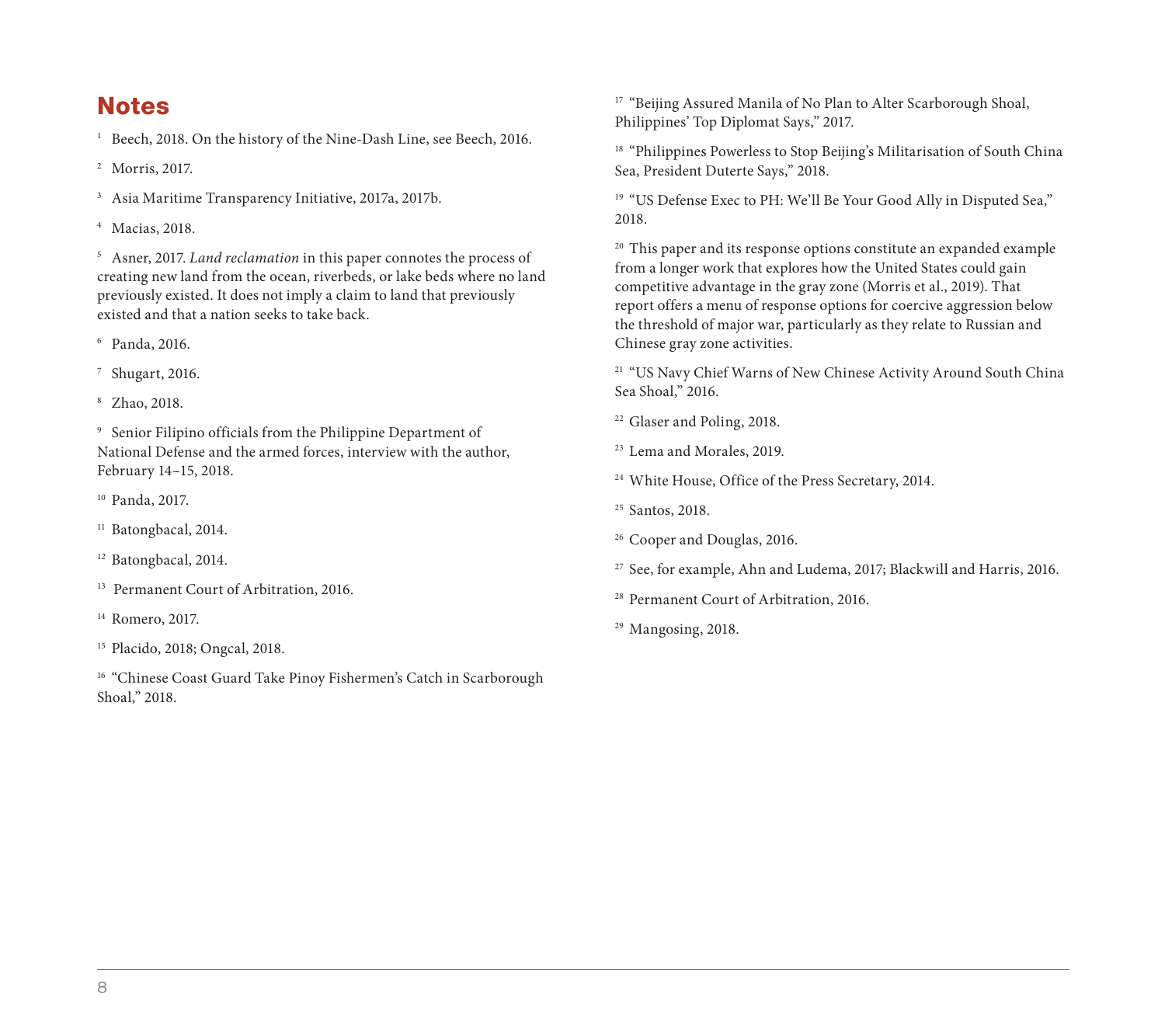# References

Ahn, Daniel P., and Rodney D. Ludema, "The Sword and the Shield: The Economics of Targeted Sanctions," Working Paper, December 1, 2017.

Asia Maritime Transparency Initiative, "A Constructive Year for Chinese Base Building," Center for Strategic and International Studies, December 14, 2017a. As of June 13, 2019:

<https://amti.csis.org/constructive-year-chinese-building/>

———, "Updated: China's Big Three Near Completion," Center for Strategic and International Studies, June 29, 2017b. As of June 13, 2019: <https://amti.csis.org/chinas-big-three-near-completion>

Asner, Greg, "Military Bases and Submarines: What It's Like to Dive in the South China Sea," CNN, March 29, 2017.

Batongbacal, Jay, "Bajo De Masinloc (Scarborough Shoal): Less-Known Facts vs. Published Fiction," lecture delivered for the Cartographic Exhibit Forum, September 26, 2014, De La Salle University. As of June 13, 2019:

<http://www.imoa.ph/bajo-de-masinloc-scarborough-shoal-less-known-facts-vs-published-fiction>

Beech, Hannah, "Just Where Exactly Did China Get the South China Sea Nine-Dash Line From?" *Time*, July 19, 2016.

———, "China's Sea Control Is a Done Deal, 'Short of War with the U.S.,'" *New York Times*, September 20, 2018.

"Beijing Assured Manila of No Plan to Alter Scarborough Shoal, Philippines' Top Diplomat Says," *Japan Times*, February 24, 2017.

Blackwill, Robert D., and Jennifer M. Harris, *War by Other Means: Geoeconomics and Statecraft*, Cambridge, Mass.: Belknap Press, April 11, 2016.

"Chinese Coast Guard Take Pinoy Fishermen's Catch in Scarborough Shoal," GMA News Online, June 7, 2018.

Cooper, Zach, and Jake Douglas, "Successful Signalling at Scarborough Shoal?" *War on the Rocks*, May 2, 2016.

Glaser, Bonnie S., and Gregory Poling, "Vanishing Borders in the South China Sea," *Foreign Affairs*, June 5, 2018.

Lema, Karen, and Neil Jerome Morales, "Pompeo Assures Philippines of U.S. Protection in Event of Sea Conflict," Reuters, March 1, 2019.

Macias, Amanda, "China Quietly Installed Defensive Missile Systems on Strategic Spratly Islands in Hotly Contested South China Sea," CNBC, May 2, 2018.

Mangosing, Frances, "Carpio to DFA: Ask US, Asean to Make Scarborough Shoal an Official 'Red Line,'" *Inquirer*, July 12, 2018. As of June 13, 2019: <http://newsinfo.inquirer.net/1009716/carpio-to-dfa-ask-us-asean-to-make-scarborough-shoal-an-official-red-line>

Morris, Lyle J., "Blunt Defenders of Sovereignty: The Rise of Coast Guards in East and Southeast Asia," *Naval War College Review*, Vol. 70, No. 2, Spring 2017, pp. 75–112.

Morris, Lyle J., Michael J. Mazarr, Jeffrey W. Hornung, Stephanie Pezard, Anika Binnendijk, and Marta Kepe, *Gaining Competitive Advantage in the Gray Zone: Response Options for Coercive Aggression Below the Threshold of Major War*, Santa Monica, Calif.: RAND Corporation, RR-2942-OSD, 2019. As of July 1, 2019:

[https://www.rand.org/pubs/research\\_reports/RR2942.html](https://www.rand.org/pubs/research_reports/RR2942.html)

Ongcal, Alecs, "In Photos: 6 Chinese Ships Guarding Panatag Shoal," *Rappler*, August 1, 2018. As of June 13, 2019: <https://www.rappler.com/nation/208655-photos-chinese-ships-guarding-scarborough-shoal>

Panda, Ankit, "South China Sea: Coming Chinese Land Reclamation at Scarborough Shoal?" *The Diplomat*, March 18, 2016.

———, "Mattis: Senkakus Covered Under US-Japan Security Treaty," *The Diplomat*, February 6, 2017.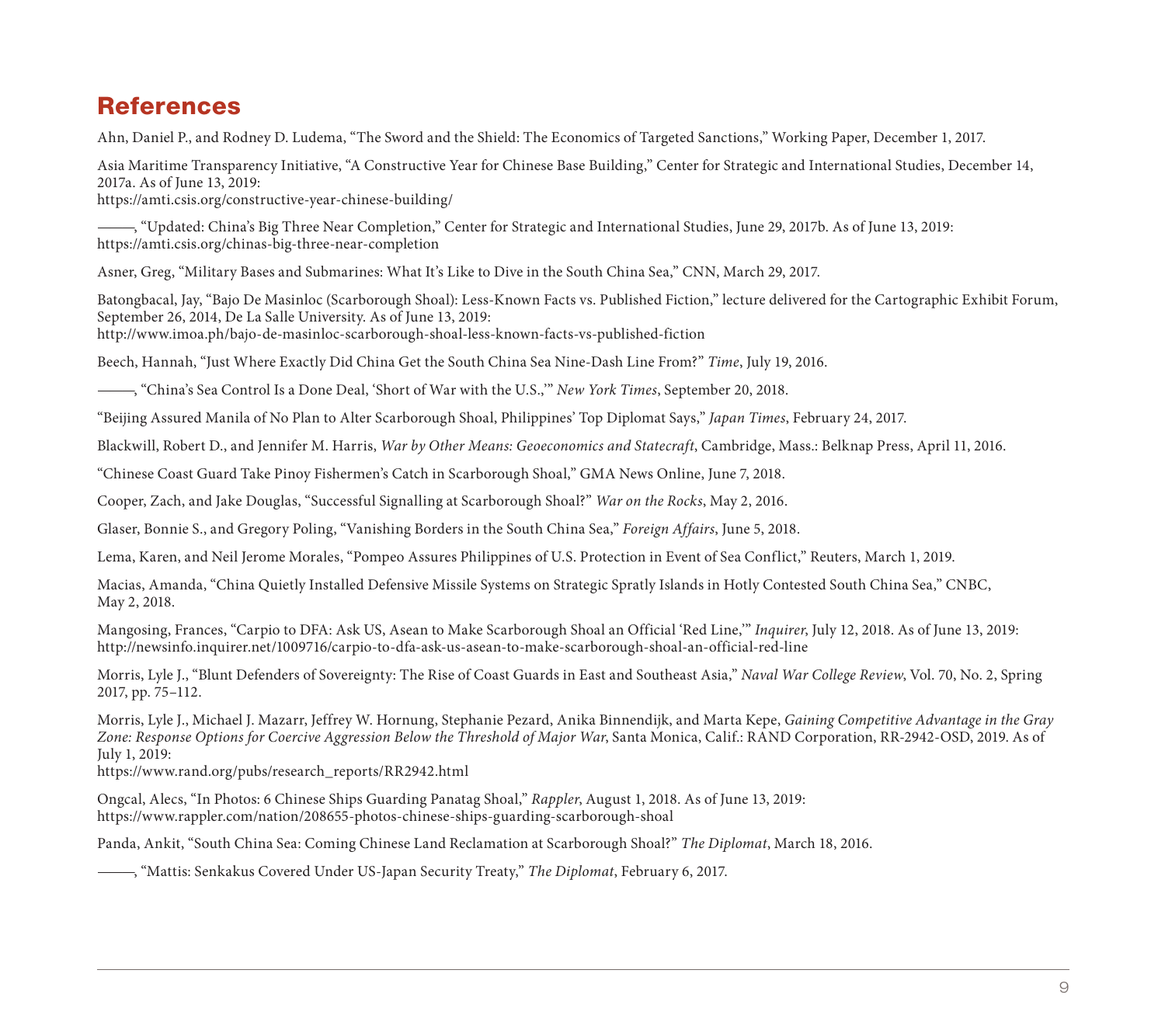Permanent Court of Arbitration, "In the Matter of the South China Sea Arbitration Before an Arbitral Tribunal Constituted Under Annex VII to the 1982 United Nations Convention on the Law of the Sea Between the Republic of the Philippines and the People's Republic of China," Case No. 2013-19, July 12, 2016.

"Philippines Powerless to Stop Beijing's Militarisation of South China Sea, President Duterte Says," *South China Morning Post*, May 20, 2018.

Placido, Dharel, "China Still Rules over Scarborough Shoal, Say Filipino Fishermen," ABS-CBN News, June 11, 2018. As of June 13, 2019: <https://news.abs-cbn.com/news/06/11/18/china-still-rules-over-scarborough-shoal-say-filipino-fishermen>

Romero, Purple, "A Firsthand Account of the Scarborough Shoal Standoff," *Rappler*, May 19, 2017. As of June 13, 2019: <https://www.rappler.com/nation/170297-first-person-account-2012-scarborough-shoal-standoff>

Santos, Elmor P., "Scrapping Mutual Defense Treaty with U.S. an Option—Lorenzana," CNN Philippines, December 28, 2018.

Shugart, Thomas, "China's Artificial Islands Are Bigger (and a Bigger Deal) Than You Think," *War on the Rocks*, September 21, 2016.

"US Defense Exec to PH: We'll Be Your Good Ally in Disputed Sea," *Inquirer*, August 18, 2018. As of June 13, 2019: <https://globalnation.inquirer.net/169146/us-defense-exec-ph-well-good-ally-disputed-sea>

"US Navy Chief Warns of New Chinese Activity Around South China Sea Shoal," CNBC, March 18, 2016.

White House, Office of the Press Secretary, "Joint Press Conference with President Obama and Prime Minister Abe of Japan," Akasaka Palace, Tokyo, April 24, 2014.

Zhao Lei, "'Island-Maker' Dredger Will Top Asia Rankings," *China Daily*, June 15, 2018. As of June 13, 2019: <http://www.chinadaily.com.cn/a/201806/15/WS5b22f771a310010f8f59d119.html>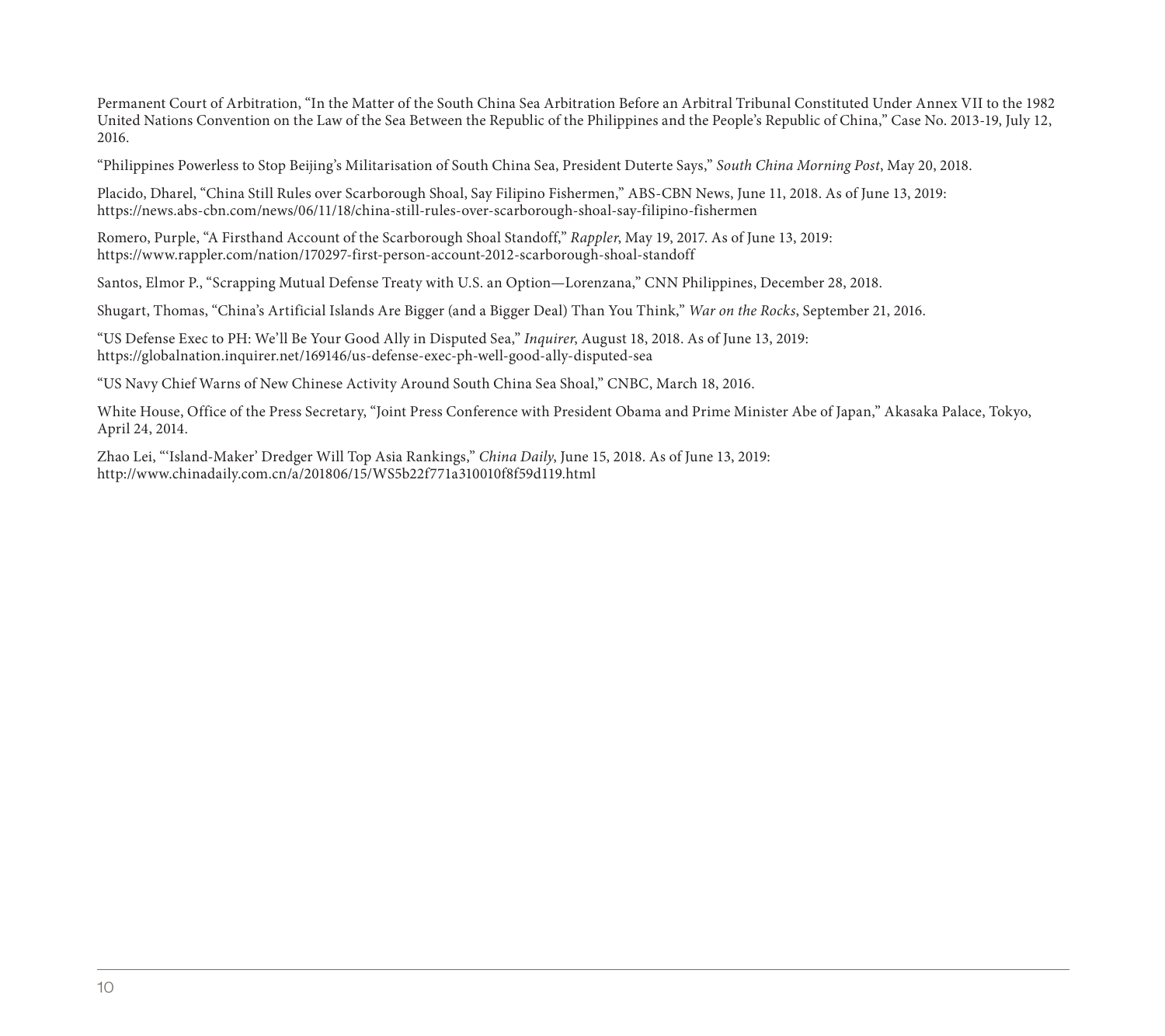# About the Author

**Lyle J. Morris** is a senior policy analyst at the RAND Corporation, where he focuses on security developments in East and Southeast Asia. He has published recently on the rise of coast guards in East and Southeast Asia, maritime security in the Asia-Pacific, and Chinese military modernization. Morris received his master's degree in international affairs.

# Acknowledgments

The author would like to thank his RAND colleague Cortez Cooper and Asia Maritime Transparency Initiative's Greg Poling, who reviewed this publication and provided extremely helpful recommendations for its improvement.